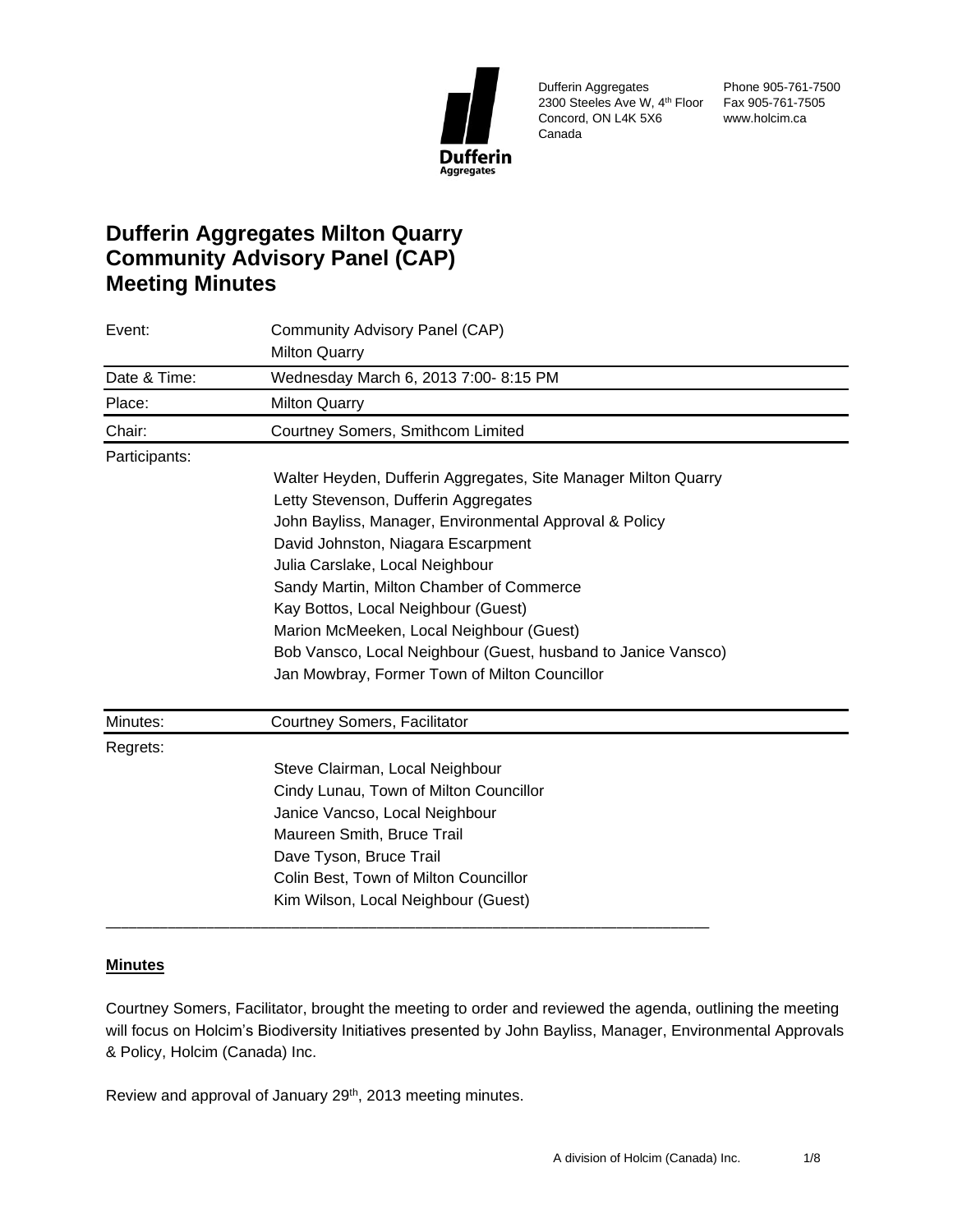

## **Review of Action Items**

- Walter and Letty to ask Melissa Kelly to speak at next meeting on CSR
	- o Melissa Kelly to present on Holcim's CSR workshop
- Walter to provide Kim Wilson with the contact information for Alina (hydrogeologist in Halton Region)
	- $\sim$   $\alpha$  Walter emailed Kim the contact information

#### **Holcim Canada's Biodiversity Initiative**

John Bayliss, Manager, Environmental Approval & Policy at Holcim Canada, began a presentation on Hoclim's biodiversity initiatives.

John Bayliss explained that Holcim Canada partnered with the International Union for the Conservation of Nature (IUCN) and through this global partnership an independent expert panel developed a biodiversity management system (BMS). The main objective of a BMS is to provide the tools to ensure that biodiversity issues are systematically identified and appropriately managed across all stages of the extraction sites.

John Bayliss noted four sensitive operations of Dufferin Aggregates have been identified, which include Acton, Carden, Cayuga and Milton. The operations are deemed sensitive because they are located in sensitive areas (Niagara Escarpment) and/or have sensitive species on site.

Holcim Canada partnered with Bird Studies Canada (headquartered near Lake Erie) and Couchiching Conservancy (land trust organization) to monitor the biodiversity and develop Biodiversity Action Plans (BAPs) at Holcim Canada's four sensitive sites.

All information from the studies will be reported to the NABCI and Holcim will explore a Tri-National (US, Canada, Mexico) partnership opportunity with NABCI.

John explained that through the BAP, Holcim Canada aims to:

- Build stakeholder relations
- Demonstrate that rehabilitation can achieve positive environmental contributions
- Implement best management rehabilitation practices

Question One: David Johnston asked where the ICUN is headquartered?

• John Bayliss responded the headquarters are located in Switzerland

John explained that in May 2012, Holcim Canada began implementing the biodiversity monitoring program with Bird Studies Canada and Couchiching Conservancy at the four sensitive sites. Bird and amphibian monitoring has been completed at Acton, Cayuga and Milton. John explained that all the species identified are ranked (high significance/risk to low significance/risk) and the operations will work to ensure that that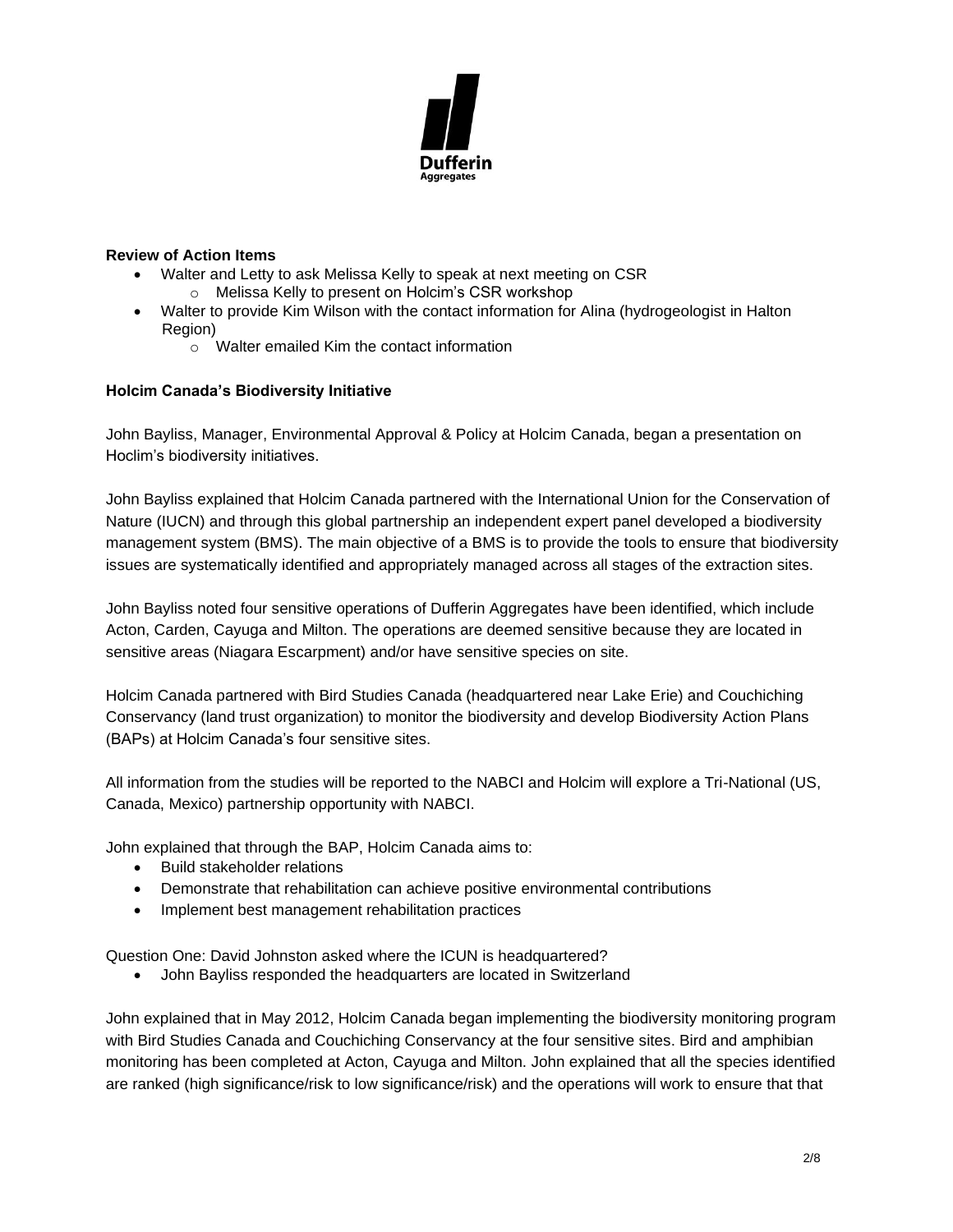

animal is not affected by operational activities. Holcim Canada plans to continue the monitoring to see how the company can help.

Question Two: Marion McMeeken asked if we are able to get the bird sound recordings?

• John Bayliss answered that he has not heard any of the recordings but that only sections of the recordings are listened to for investigation.

John Bayliss explained that Milton Quarry monitoring was completed in various locations within the rehabilitation area in May, June, September and November. The May monitoring event recorded 97 bird species and a total count of 887.

The monitoring also identified phragmites – an invasive species that grows along roadways and has large root systems, making them hard to control.

Question Three: Julie Carslake asked what are Phragmities?

• John Bayliss explained that they are a tall plant with large seed heads and are generally seen along roadways and in ditches.

Question Four: David Johnston asked of the species on the slide (Slide 5), are there any other endangered species on the list?

• John Bayliss explained that the bank swallow, wood thrushes are also endangered species.

John Bayliss explained that the monitoring completed in 2012 identified more than 153 different bird species on Hoclim's sensitive site including 124 at Dufferin Aggregates Milton. John Bayliss explained that monitoring done in 1999 showed that there was only 85-90 different species, indicating there is now greater diversity.

Question Five: David Johnston asked if they found similar species at the three sites.

- John Bayliss explained that the data is currently being compiled and a site to site comparison has not been completed
- John Bayliss outlined that Birds Studies Canada did see some of the same birds in Cayuga.

John Bayliss explained that the Milton Quarry currently has Species at Risk Stewardship Agreement with MNR for the Butternut Tree and the Jefferson Salamander.

John Bayliss outlined Hoclim Canada's CSR Initiatives at the Milton Quarry. He explained that Dufferin Aggregates partners with Scouts Canada to plant trees at the Milton Quarry and also offers tours of the rehabilitation area through open houses.

John Bayliss outlined how Holcim Canada is working with ENGOs and other groups/agencies to develop biodiversity objectives to support the BAPs. Dufferin Aggregates has identified key objectives and areas of discussion so far: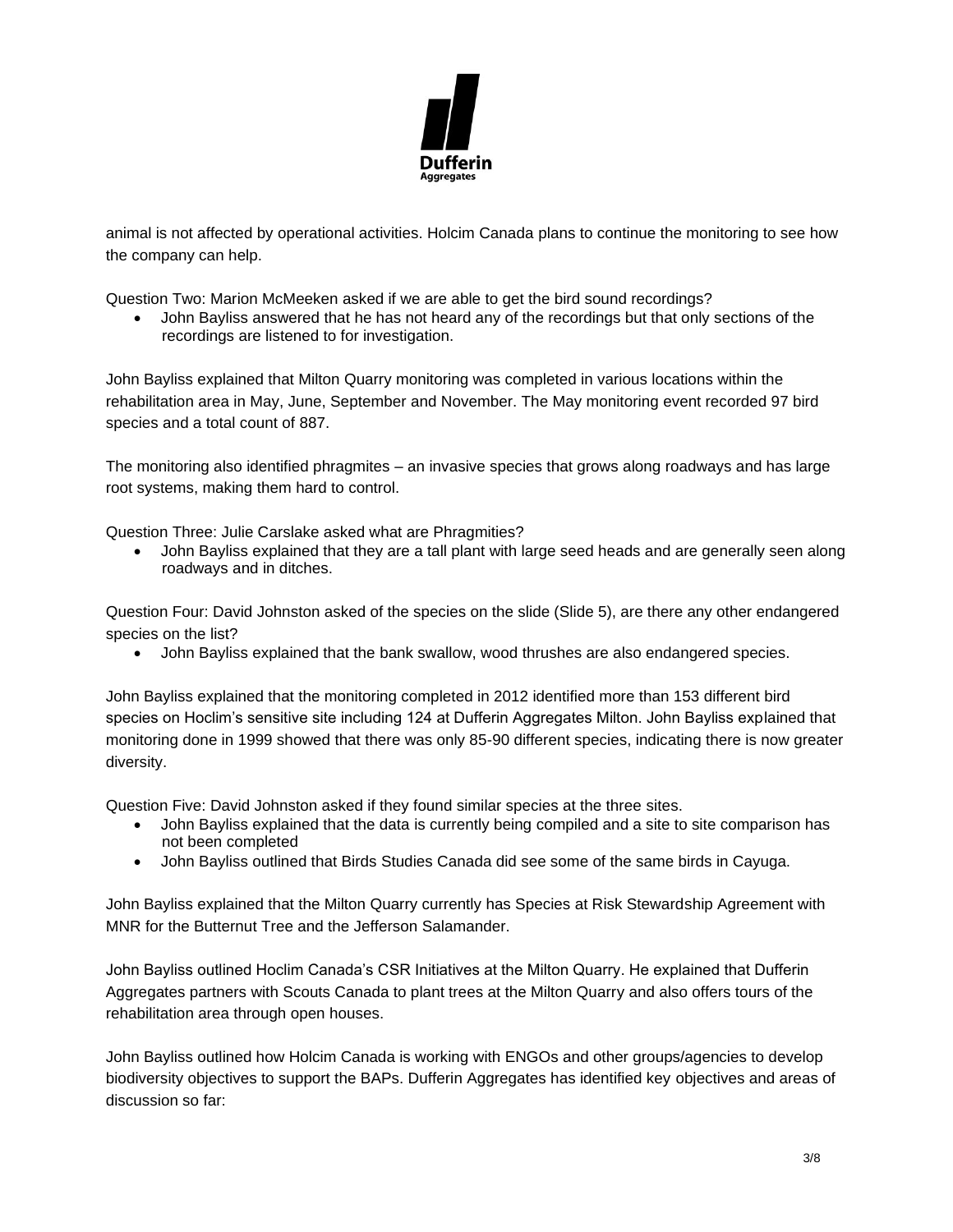

- Rehabilitation and habitat creation
	- o Establishing and maintain grassland habitat
	- o Build boxes, bird feeders, nesting areas
	- o Great vegetation diversity
- Land management
	- o Reduce the amount of manicured landscaping within the site
	- $\circ$  Modify agricultural practices (hay cutting, increased buffers around wetlands)
- Invasive species
	- o Implement controls to prevent the spread of invasive species
	- $\circ$  Research soil management and rehabilitation techniques to reduce the potential for invasive species to become established
- **Monitoring** 
	- $\circ$  Expand the scope of the program to other areas and sites to address data gaps and track progress

John Bayliss explained that Holcim Canada supported a Bank Swallow project led by the MNR to identify the Bank Swallow's habits. The nesting period for the Bank Swallow is April to August and if they are identified at a Dufferin Aggregates site, it cannot be disturbed.

John Bayliss explained the Bank Swallow project is led by the MNR and Environment Canada. John Bayliss outlined that Bank Swallows sometimes nest in active sand faces and in stockpiles within aggregate operations and that Dufferin Aggregates Blair, Mosport and Simcoe were selected for the project and had more than 300 active nests.

Question Six: David Johnston asked how Dufferin Aggregates keeps the stockpiles from being less appealing?

• John Bayliss explained that if a stockpile is left to sit for months and thaw, a vertical face will be created and the MNR has suggested keeping the stock piles slanted so that birds will not nest.

Question Seven: Sandy Martin asked if there were more man-made faces, would they be safe for the Bank Swallows?

• John Bayliss explained that in the case of the Mosport Pit, as part of the research, Dufferin Aggregates created a vertical face within the pit but further from the stockpiles and it drew the bird away from the active piles.

David Johnston explained that he was touring with Conservation Halton and noticed Bank Swallow nests in a rehabilitated portion of a site. He indicated that Dufferin Aggregates could create areas within the sites that could be good nesting spots for the Bank Swallows.

John Bayliss explained that Dufferin Aggregates went to the MNR to see about creating a vertical face but that the MNR was worried that it would be a safety hazard.

John Bayliss explained that it might be possible to create a vertical face that is only a few metres high.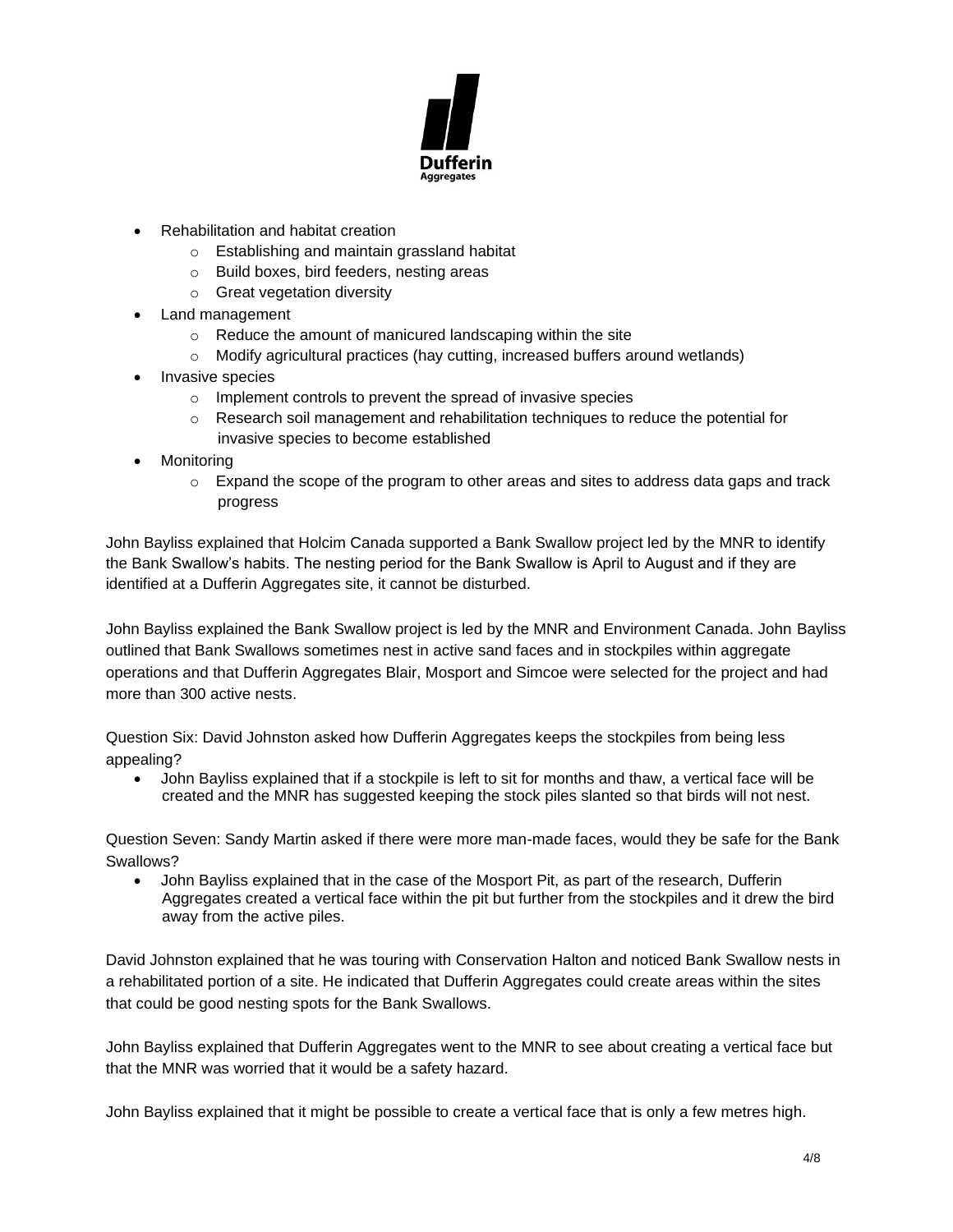

John Bayliss explained that Holcim Canada partnered with Earth Rangers to support a migratory songbird project. The launch of the partnership was held at the Milton Quarry in September 2012 with students from Brookeville Public School.

Earth Rangers, Nature Conservancy Canada (NCC) and Holcim Canada launched the "Bring Back the Wild" program for the Wood Thrush. Holcim Canada has helped the NCC purchase 25 acres of mature deciduous forest in Quebec to protect Wood Thrush and purchase 60 geolocators to be placed on the Wood Thrush to study and track their migration and learn about their breeding and wintering areas.

John Bayliss said that at the end of the school year they will announce the new program.

Question Eight: David Johnston asked where the launch will be?

• Jonh Bayliss said that this time they unsure of the location but that it will be decided closer to the end of the school year.

David Johnston noted that it is good Dufferin Aggregates is working with outside agencies to get the BAPs approved.

John Bayliss explained that it makes sense for Dufferin Aggregates to get their approval on input on the projects.

#### **Update on CSR Workshop – Sustainable Development Materiality Review**

Melissa Kelly, Corporate Social Responsibility Specialist from Holcim Canada explained her role at Holcim Canada and outlined "Together For Communities" – a large employee volunteer program at Holcim Canada. Melissa Kelly explained that all the events in Milton were executed very well and that it was great to see employees out in the community. She outlined that Holcim Canada achieved over 4000 employee volunteer hours across the entire company.

Melissa Kelly explained the SD Materiality Review, a workshop held at all Holcim operations around the world that provides a process for identifying key issues within the organization. The process:

- Identifies the issues the Company has to address across its operations
- Represents what Holcim's view is on the issue compared to an external stakeholder view.

Melissa Kelly explained the September 2012 Matrix (slide 2):

- Red important issues
- Yellow less important
- Green doing well and continuing to monitor

Melissa Kelly explained that the results in Milton showed 16 different areas of focus. Using the Milton CAP member comments, Melissa was able to compile the feedback and compare it to other CAP's.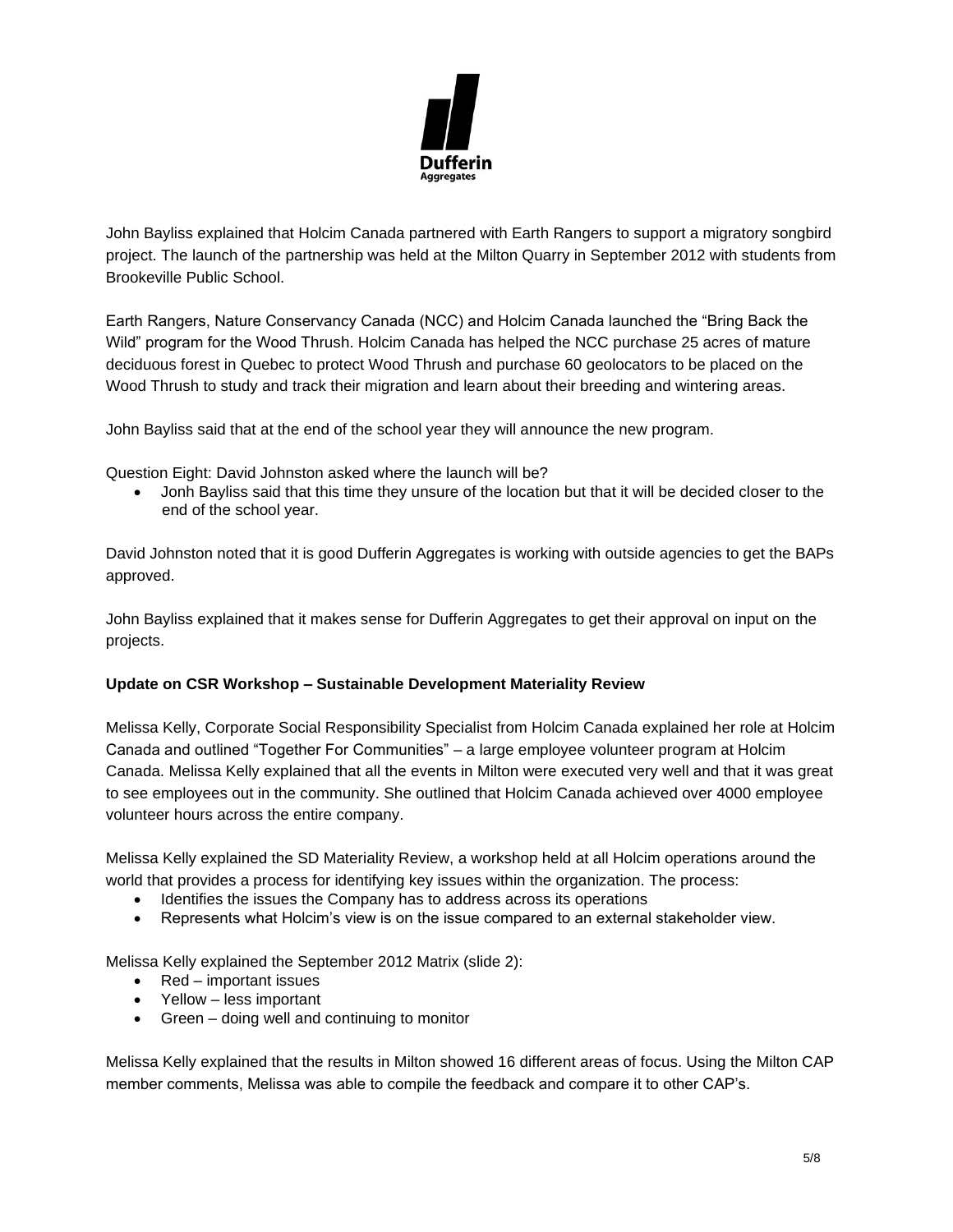

Melissa Kelly outlined the Top 5 Issue Areas in Aggregates:

- Resource Management
	- o Long-term outlook on finite resources
	- o Environment and the community
	- Water, waste management and transport
		- o Neighbour interaction
		- o Environmental impact
- Economic Impact
	- o Community benefit (economic, social)
	- o Trust
- Sustainable Construction
	- o Leadership in waste reduction and environmental footprint
	- o Sharing best practices in the industry and beyond
	- o Product develop in local communities and businesses
	- o Long-term outlook on prosperity, global standards

Melissa outlined the Top 5 Cement Issue Areas:

- Atmospheric emissions
	- o Environmental impact
	- o CO2
- Water, waste management and transport
	- o Resource conservation (specifically water)
- Legal Compliance
	- o Environment and regulations
- **Energy** 
	- o Environmental conservation

Melissa Kelly explained that Holcim Canada has a CSR committee, which also identified 5 Issue Areas:

- CSR Engagement
	- $\circ$  Building relationships of trust importance for Holcim Canada and stakeholders
	- $\circ$  Social license to operate community, neighbours, officials
	- o Going beyond legal compliance
- CO2
	- o High visibility
	- Atmospheric Emissions
		- o Potential impact is critical consideration
- OH&S Safety
	- o Safety first and "Zero Harm"
	- o Public perception of safety record
- Water, waste management and transport
	- $\circ$  Potential impact if sign cant importance of working proactively

Melissa Kelly provided a summary of the workshops and identified the main areas of focus:

- Water, waste management, transport
- Atmospheric emissions
- CO2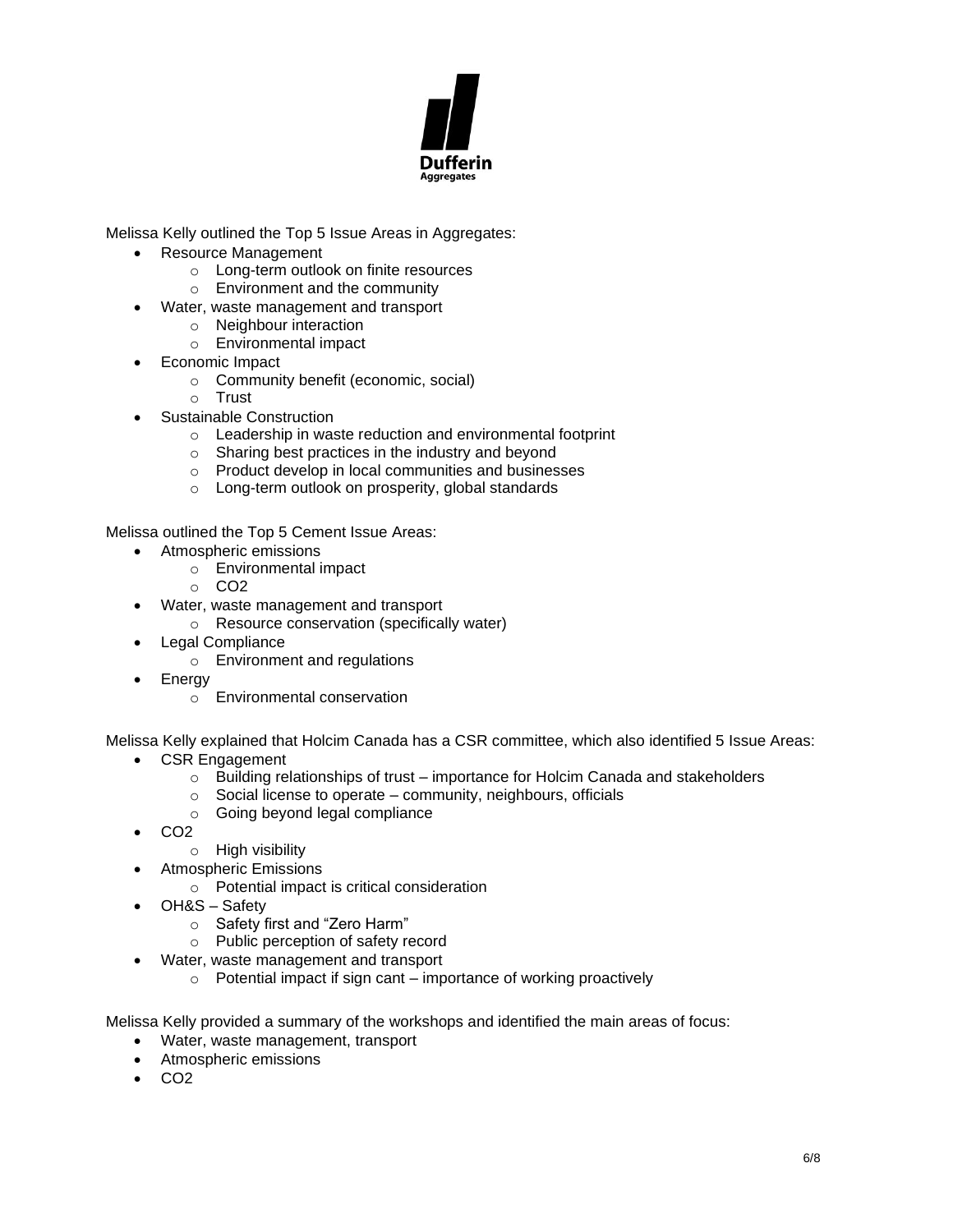

Melissa Kelly outlined the next steps of the Workshop:

- Presentation to Executive Committee (HCA)
- Submission to Holcim Ltd.

Melissa Kelly suggested having some of these topics become apart of CAP meetings moving forward.

Question Nine: Marion McMeeken asked if noise disturbance was identified as a topic of issue

• Melissa answered that the aggregate noise level has come up in the aggregates section but that it was not identified as a main issue topic

CAP members expressed that they would be interested in having future CAP meeting focus on some of the topics Melissa outlined, including:

- Eco products
- Health & Safety
- Atmospheric Emissions/CO2
- Water, waste management and transport

## **Operation Update**

Walter Heyden outlined that the site is going into operation and that they have started crushing. Shipping operating hours are now 5:30a.m. to 3 pm. however this will change when the load restrictions come off the roads in mid-April.

Question Ten: Kay Bottos asked if the blasts are at any time of day

• Walter Heyden answered no; blasting will continue to be at 1p.m. and 4p.m.

Question Eleven: Kay Bottos asked what time Acton has blasting

• Walter Heyden answered that he is unsure but will check with the operation

Question Twelve: Julia Carslake asked about going to the cement plant in May

- Walter Heyden said that they will likely try to go for a 2 hour tour at the Mississauga plant on May 1, but that the date still needs to be confirmed
- Walter Heyden explained that if they are unable to go to the cement plant, another site will be chosen for a tour.

Question Thirteen: David Johnston asked if the presentations (SD Materiality Review and Biodiversity) are available?

• Melissa Kelly explained that all presentations and minutes are available on the Holcim website

#### **Upcoming Dates:**

- Saturday April 27<sup>th</sup> Tree Planting
- Wednesday May 1st CAP meeting Mississauga Cement Tour (to be confirmed)
- Saturday June 1<sup>st</sup> Milton Quarry Open House